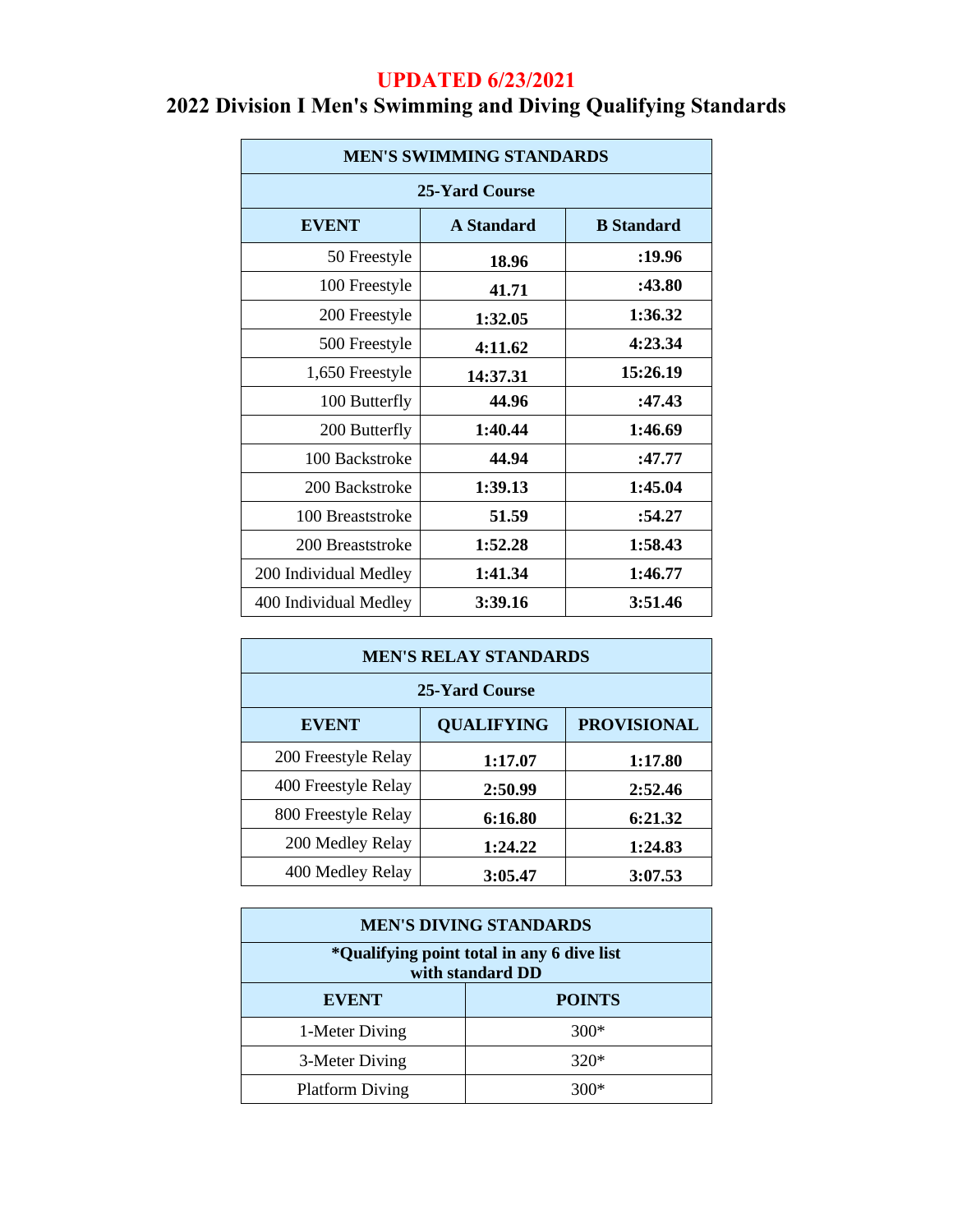| <b>WOMEN'S SWIMMING STANDARDS</b> |                   |                   |  |
|-----------------------------------|-------------------|-------------------|--|
|                                   |                   |                   |  |
| 25-Yard Course                    |                   |                   |  |
| <b>EVENT</b>                      | <b>A</b> Standard | <b>B</b> Standard |  |
| 50 Freestyle                      | 21.66             | :22.76            |  |
| 100 Freestyle                     | 47.18             | :49.51            |  |
| 200 Freestyle                     | 1:42.98           | 1:47.12           |  |
| 500 Freestyle                     | 4:35.76           | 4:47.20           |  |
| 1,650 Freestyle                   | 15:52.41          | 16:30.59          |  |
| 100 Butterfly                     | 50.92             | :53.76            |  |
| 200 Butterfly                     | 1:53.20           | 1:59.23           |  |
| 100 Backstroke                    | 50.93             | :53.94            |  |
| 200 Backstroke                    | 1:50.50           | 1:57.11           |  |
| 100 Breaststroke                  | 58.46             | 1:01.84           |  |
| 200 Breaststroke                  | 2:06.58           | 2:13.97           |  |
| 200 Individual Medley             | 1:53.66           | 1:59.94           |  |
| 400 Individual Medley             | 4:03.62           | 4:17.30           |  |

# **2022 Division I Women's Swimming and Diving Qualifying Standards**

| <b>WOMEN'S RELAY STANDARDS</b> |                   |                    |  |
|--------------------------------|-------------------|--------------------|--|
| <b>EVENT</b>                   | <b>QUALIFYING</b> | <b>PROVISIONAL</b> |  |
| 200 Freestyle Relay            | 1:28.43           | 1:29.21            |  |
| 400 Freestyle Relay            | 3:14.50           | 3:16.35            |  |
| 800 Freestyle Relay            | 7:00.86           | 7:05.88            |  |
| 200 Medley Relay               | 1:36.40           | 1:37.05            |  |
| 400 Medley Relay               | 3:31.66           | 3:33.78            |  |

| <b>WOMEN'S DIVING STANDARDS</b>                                                                                                     |               |  |  |
|-------------------------------------------------------------------------------------------------------------------------------------|---------------|--|--|
| *Qualifying point total in any 6 dive list<br>with standard DD<br>*** Qualifying point total in any 5 dive list<br>with standard DD |               |  |  |
| <b>EVENT</b>                                                                                                                        | <b>POINTS</b> |  |  |
| 1-Meter Diving                                                                                                                      | $265*$        |  |  |
| 3-Meter Diving                                                                                                                      | 280*          |  |  |
| <b>Platform Diving</b>                                                                                                              |               |  |  |